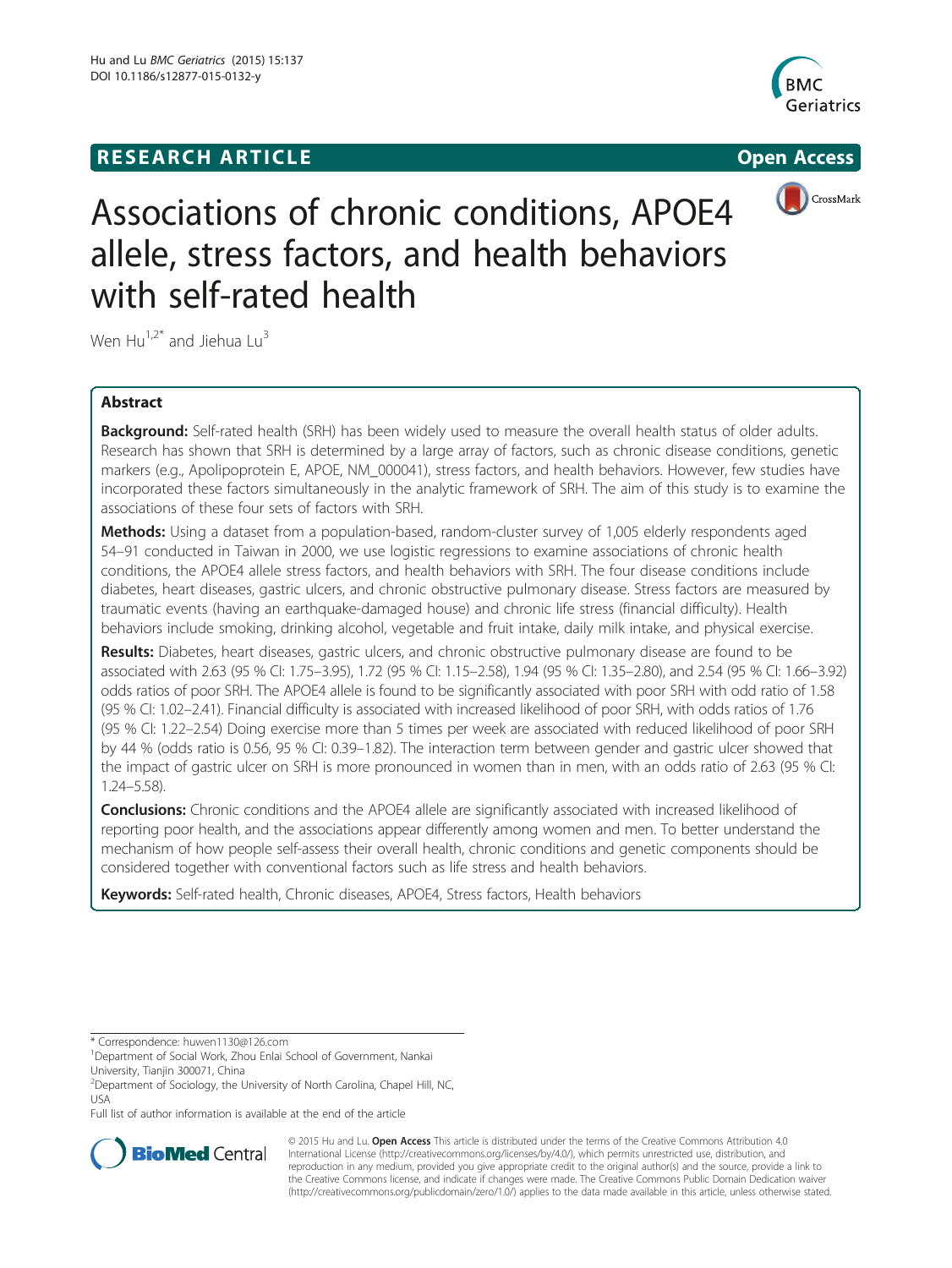## Background

Self-rated health (SRH) is one of the most widely used indicators in population health research [\[1](#page-6-0), [2\]](#page-6-0) and is assumed to be a valid measure of the overall global assessment of a person's current well-being [[3\]](#page-6-0). Traditionally, medical examination data are considered the "gold standard" to measure health or predict disability [\[4](#page-6-0)]. However, it has been pointed out that SRH can sometimes be a better predictor of well-being than biological markers and SRH data can be readily collected for large numbers of individuals at minimal cost [[5](#page-6-0)]. The predictive strength of SRH is its multidimensional measurement of healthy aging that incorporates a wide variety of factors [\[6](#page-6-0)].

Previous research has found that both chronic life stress and stress from a traumatic shock are strongly associated with poor SRH [[7\]](#page-7-0). In early studies before the 1980s, the majority of research in this area focused on acute stressful life events – for example, natural disasters, combat, and physical assaults [[8](#page-7-0)–[11\]](#page-7-0). However, as modern life fills with increasing pressures, research has drawn attention to the influence of chronic stressors on health outcomes [[12](#page-7-0)–[14](#page-7-0)]. Measures of chronic life stress generally assess the impact of stressors that last for prolonged but often unspecified periods – for example, low socioeconomic status (SES), or poor working condition or long hours [\[15](#page-7-0), [16](#page-7-0)].

In addition to stress factors, health behaviors have a significant impact on health and are typically measured by factors such as one's physical activity, diet, alcohol intake, and use of tobacco products. Specifically, eating fruits and vegetables is positively linked to good health [\[17\]](#page-7-0), while smoking and heavy use of alcohol have a negative impact on health [[18](#page-7-0)]. Physical exercise promotes health by improving physical and cognitive function [[19](#page-7-0), [20](#page-7-0)] and provides a means of socializing in an environment charged with positive emotional content [\[21\]](#page-7-0).

Chronic diseases (i.e., coronary heart disease, diabetes, and depression) tend to be prevalent among older adults and are evidenced to be closely linked with poor SRH among the elderly [[22](#page-7-0)–[24](#page-7-0)]. People with chronic diseases can experience pain and disability that leads to poor SRH. For example, Research has reported that the presence of chronic diseases is one of core predictors of SRH [\[25](#page-7-0), [26](#page-7-0)].

SRH also has a genetic basis. Nearly a third of the variability in SRH can be attributed to genetic factors [\[27](#page-7-0)]. As noted by Zhang et. al (p1), "Integrating genetic markers into population health research will contribute to a better understanding of the mechanisms through which social and behavioral factors affect population health" [\[7](#page-7-0)]. Some studies have examined the association of genetic markers such as the Apolipoprotein E4 (APOE4) allele with health outcomes. For example, research has shown that carriers of the APOE4 allele have an increased risk for earlier age of onset of Alzheimer's disease and Parkinson's disease [[28, 29](#page-7-0)], as well as decline in cognitive function and functional status among older adults without dementia [[30](#page-7-0)]. These findings suggest that the APOE4 allele plays an important role in SRH.

However, one shortcoming of the existing literature is that few studies have incorporated chronic diseases, genetic markers, social environmental factors, and health behaviors simultaneously in their analytic framework of SRH. This study attempts to incorporate the APOE4 allele and chronic disease information together with stress factors and health behaviors into research on SRH. We aim to provide a deeper examination of self-rated health among an aging population. The data are from a population-based survey of older adults in Taiwan with a broad range of information including not only self-reports of physical, psychological, and social well-being, but also extensive clinical data based on medical examination and laboratory analyses.

# **Methods**

#### Dataset

The data used in the study were from the Social Environment and Biomarkers of Aging Study (SEBAS) in Taiwan, collected from a representative subsample randomly selected from the 1999 Taiwan Longitudinal Study of Aging (TLSA). The Bureau of Health Promotion of the Department of Health in Taiwan granted approvals for the protection of human subjects for SEBAS. Data were collected through home visits by interviewers. A written consent was obtained from each of all participants with the rare exceptions when a participant who could not read or write. In that case, a consent form was read by the interviewer and signed by a witness.

The 2000 wave of the SEBAS (hereafter the SEBAS 2000) was conducted from July through December 2000 using 27 original primary survey units (PSU) from the TLSA and 10 new townships [[31](#page-7-0)]. All respondents residing in a given PSU were selected for interviews. Data were collected through face-to-face interviews using a structured questionnaire, physical examination, and biospecimen collection. This human subjects research was approved by the institutional review boards at Princeton University, RAND, Georgetown University, and the Bureau of Health Promotion in Taiwan.

The SEBAS 2000 in-home interview was conducted by a public health nurse who was well-known and highlyrespected locally. The questionnaire covered chronic conditions, physical functioning, psychological well-being, cognitive capacity, utilization of health services, and social networks/support. The interviewer then evaluated each respondent's health. Among the 1,497 respondents, 1,023 received physical exams at a nearby hospital several weeks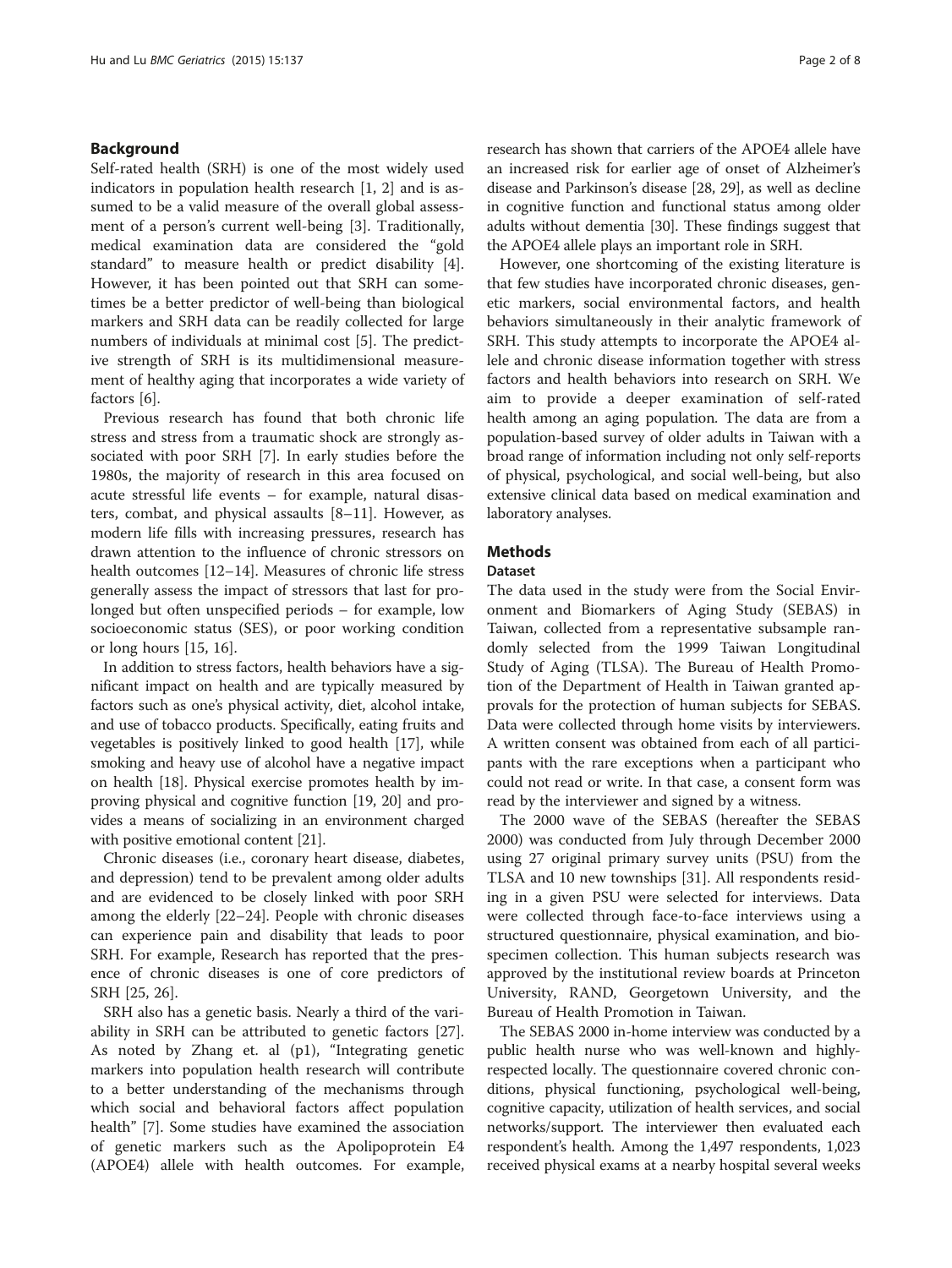later (111 were not eligible for health examination and 363 refused to participate). After list-wise deletion, of the 1,023 individuals who completed the survey, 1,005 subjects without any missing data were included in statistical analyses. The age range of participants was 54–91, with 628 persons aged 65 or older and 421 women.

Biospecimens were collected by survey staff during the in-home interview and related the hospital visit. Survey staff collected the 12-hour urine specimen at the participant's home and accompanied the participant to the hospital on the morning of the scheduled appointment. During the hospital visit, participants were asked about their health history, family disease history, health-related behaviors, and current long-term medications. Blood pressure and anthropometric measurements (i.e., respondent's height, weight, waist and hip circumference) were performed and a blood specimen was taken to measure biomarkers.

Union Clinical Laboratories (UCL) took responsibility for immediate shipment of the specimens to their headquarters in Taipei, followed standard laboratory protocols for conducting assays, and provided the results to the Bureau of Health Promotion (BHP, in the Department of Health of Taiwan) within two weeks. One genetic marker, the APOE gene, was also obtained by blood specimen using the polymerase chain reaction amplification refractory mutation system (PCR-ARMS) and polymerase chain reaction restriction fragment length polymorphism (PCR-RFLP) analysis. Data quality evaluations conducted during and after the fieldwork by BHP indicate that the SEBAS 2000 rendered reliable data [\[32\]](#page-7-0).

# Dependent variable

The measure of self-rated health status was based on a simple question: "Regarding your current state of health, do you feel it is excellent, good, average, not so good, or poor?" A binary measure of poor SRH was coded for logistic regression analyses  $(1 = not so good or poor SRH,$ 0 = excellent/good/average SRH). Other ordinal categorizations were also tested and the conclusions were very similar.

## Independent variables

The SEBAS 2000 measured fourteen diseases or conditions: high blood pressure, diabetes, heart diseases, stroke, cancer/malignant tumor, bronchitis/emphysema/ pneumonia/lung disease/asthma and other lower respiratory tract diseases, arthritis/rheumatism, gastric ulcer/stomach ailment, liver/gallbladder disease, hip fracture, cataract, kidney disease, gout, and spinal/vertebrae spur. All the chronic diseases were self-reported in response to the question "Have you ever had this disease?" Each condition was coded 1 if an individual said yes and 0 otherwise. For this analysis we only included

chronic diseases with a prevalence rate of 10 % or higher and with a significant bivariate association with SRH. While hypertension was frequent, it was found to be underreported through evaluation of the SEBAS 2000 with other survey datasets and validation with laboratory results [\[33](#page-7-0)]. Eventually, only four diseases, diabetes, heart diseases, gastric ulcer, and chronic obstructive pulmonary disease (COPD) were used to measure physical health in this study.

All respondents who reported having one of these conditions at the time of the interview indicated that a physician delivered the diagnosis (94.7 % for heart diseases, 97.3 % for diabetes, 88.5 % for COPD, and 87.7 % for ulcer). The prevalence rates of these four diseases in SEBAS 2000 were similar to those found in the National Health Interview Survey in Taiwan in 2001 [[34](#page-7-0)]. Moreover, the evaluation of the SEBAS 2000 revealed that, with the exception of hypertension, the accuracy of selfreported chronic disease information in the Taiwan study was similar to that in the United States [\[33\]](#page-7-0).

The information of the APOE gene, which was obtained from blood specimens analyzed for allele variant, had three alleles: E2, E3 and E4. A binary measure of the APOE4 allele was coded as 1 if the individual carries one or two copies of the E4 allele (carrier), and 0 otherwise (non-carrier).

Stress was measured by traumatic events and chronic life stress. Experiencing housing damage during the 1999 earthquake, which occurred a year before the survey was conducted, was used to measure life stress due to a traumatic event. Environmental stress such as financial difficulty was a major element of psychological stress and was used to measure chronic stress.

The 1999 earthquake was the greatest disaster in late 21st century in Taiwan. It occurred in Jiji, Nantou County, Taiwan on Sept. 21, 1999. Some 2,415 people were killed and 11,305 were injured. The "Quake of the Century" had a profound effect on the whole island, and even on some mainland provinces. The Richter magnitude scale of the 1999 earthquake ranged from 4 in the south (Kaohsiung) to 5 in the north (Taibei) and east (Hualian) and 7 in the west (Yunlin and Jiayiin). Survey participants were asked "Was there any damage or loss to the house in which you usually lived prior to the earthquake?" Response categories were yes (1) and no (0).

Financial condition was measured by the question "Do you (and your spouse) have enough money or any difficulty meeting monthly living expenses or other expenditures?" Possible responses were: "1 = enough money, with some left over;  $2 =$  just enough money, no difficulty;  $3 =$ some difficulty; and  $4 =$  much difficulty." Financial difficulty was coded 1 if the individual selected the third or fourth categories, and 0 otherwise.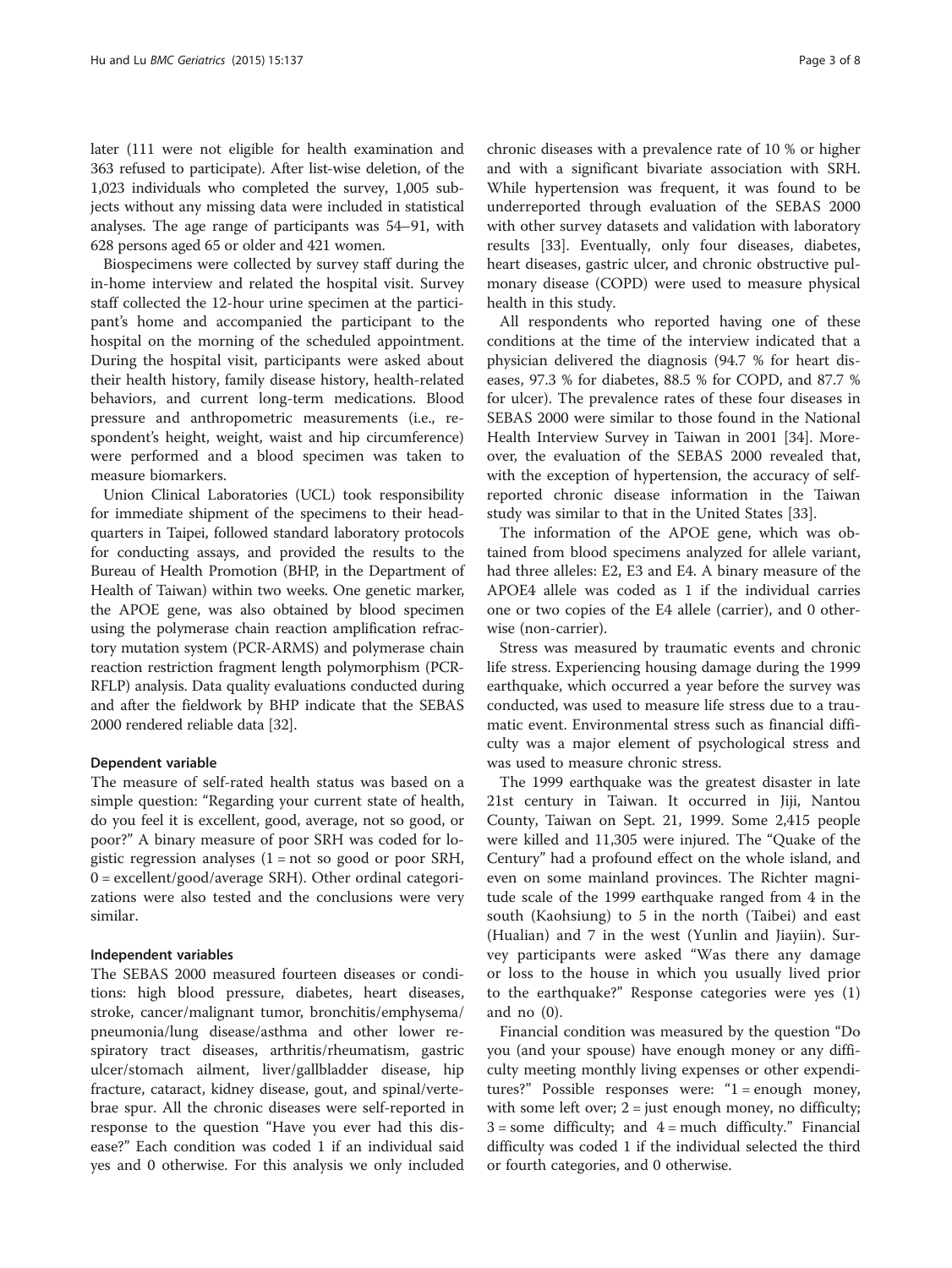Health behaviors included smoking, drinking alcohol, physical exercise, and diet. Four health behaviors were recoded into binary variables  $(1 = yes, 0 = no)$  measured by the following questions: "In the past six months, did you smoke?" "In the past six months, did you drink alcohol?" "Do you drink milk every day?" and "Do you eat at least three servings of vegetables and two servings of fruit every day?" For physical exercise, a three-category option of frequency  $\left(\left\langle -1, 2-5, \right\rangle$  and  $\left\langle 6+ \right\rangle$  was designed in the questionnaire, and we directly used its categorization without any modification.

To obtain robust results, we controlled for sociodemographic factors in the statistical analyses. Sociodemographic variables included gender, age, marital status, ethnicity, urban or rural residence, education, and occupation. We also included obesity as a measure of physical condition. In accordance with WHO's criterion of body-mass index (BMI) for Asian populations, we defined obesity as a BMI greater than 23, weight/height (kg/m) [[35](#page-7-0)].

Due to a documented relationship with SRH, disability in instrumental activities of daily livings (IADL) was also included in the analysis [\[36\]](#page-7-0). IADL disability involved limitations on buying personal items, managing money/ paying bills, riding bus or train by oneself, doing physical work at home, doing light tasks at home, and making phone calls. Respondents were coded as IADL disabled (1) if the individual had at least some difficulty with one or more items, and 0 otherwise.

#### Statistical analysis

After examining descriptive statistics (Table [1\)](#page-4-0), we estimated a logistic regression model of the associations of stress factors and health behaviors with odds of poor SRH while controlling for socio-demographic factors (Model I in Table [2](#page-5-0)). We then incorporated chronic diseases and the APOE4 allele to examine how measures of physical health and genetic information may alter the associations in Model I (Model II, Table [2](#page-5-0)). Finally, because of significant gender differences in the relative importance of factors associated with SRH [\[37\]](#page-7-0), we examined all interactions between gender and chronic diseases, the APOE4 allele, stress factors, and health behaviors. However, only one interaction (between gender and ulcer) was significant. We thus analyzed a model that included this interaction in addition to all factors in Model II (Model III, Table [2\)](#page-5-0).

# Results

# Univariate analysis

Table [1](#page-4-0) provided the distribution of poor SRH by independent variables: chronic diseases, APOE4 allele status, stress factors, and health behaviors, as well as controls.

More than 80 % respondents had at least one chronic disease. Overall, 26.97 % of individuals reported poor SRH, and poor SRH was prevalent in individuals who reported diabetes (45.86 %,  $p < 0.001$ ), heart diseases (40.58 %,  $p <$ 0.001), ulcer (36.44 %,  $p < 0.001$ ) and COPD (46.92 %,  $p <$ 0.001). Chi square tests showed that individuals who experienced financial difficulty (37.35 %,  $p < 0.001$ ) and earthquake losses (35.77 %,  $p = 0.019$ ) were more likely to report poor SRH than those without such experiences. Individuals who exercised less than once a week (35.04 %, p < 0.001) or had poor dietary habits (32.28 %,  $p < 0.001$ ) appeared to have a higher rate of poor SRH compared to those with more regular physical activity. Interestingly, cigarette smokers were less likely to report poor SRH (28.99 %,  $p = 0.012$ ) than non-smokers, even though cigarette smoking has been linked to poor health. Next, these bivariate associations with poor SRH need to be tested simultaneously in one model while controlling for potential confounding factors in multiple regression analyses.

#### Multiple logistic regression analysis

We first fitted a logistic regression for odds of poor SRH including stress factors and health behaviors while controlling for sociodemographics (Model I in Table [2\)](#page-5-0). The two stress factors, having financial difficulty ( $OR = 1.69$ , 95 % CI: 1.19–2.40) and having an earthquake-damaged house (OR = 1.56, 95 % CI: 1.01–2.43), were significantly associated with increased odds of poor SRH. The health behavior of engaging in physical activity 6 times per week or more was significantly associated with decreased odds of poor SRH compared to exercising once a week or less than (OR = 0.56, 95 % CI: 0.39–0.79).

When chronic diseases and the APOE4 allele were added to the regression analysis (Model II in Table [2](#page-5-0)), financial difficulty and frequent exercise remained significantly associated with SRH, indicating that these associations are independent of chronic disease conditions and APOE4 allele. With regard to association between chronic diseases and SRH, we observed strong associations of all four major chronic diseases with increased odds of poor SRH: diabetes (OR = 2.63, 95 % CI: 1.75–3.95), heart diseases (OR = 1.71, 95 % CI: 1.14–2.56), ulcer (OR = 1.97, 95 % CI: 1.37–2.84) and COPD (OR = 2.57, 95 % CI: 1.67–3.95). The association between APOE4 allele and SRH was also significant, with 55 % higher odds of poor SRH (95 % CI: 1.01–2.39) for carriers compared to non-carriers.

Model III in Table [2](#page-5-0) provided results from multiple logistic regressions including an interaction between gender and ulcer. The results showed an odds ratio of 2.63 (95 % CI: 1.24–5.58) for the interaction, suggesting that impact of ulcer on SRH is more pronounced in women than men.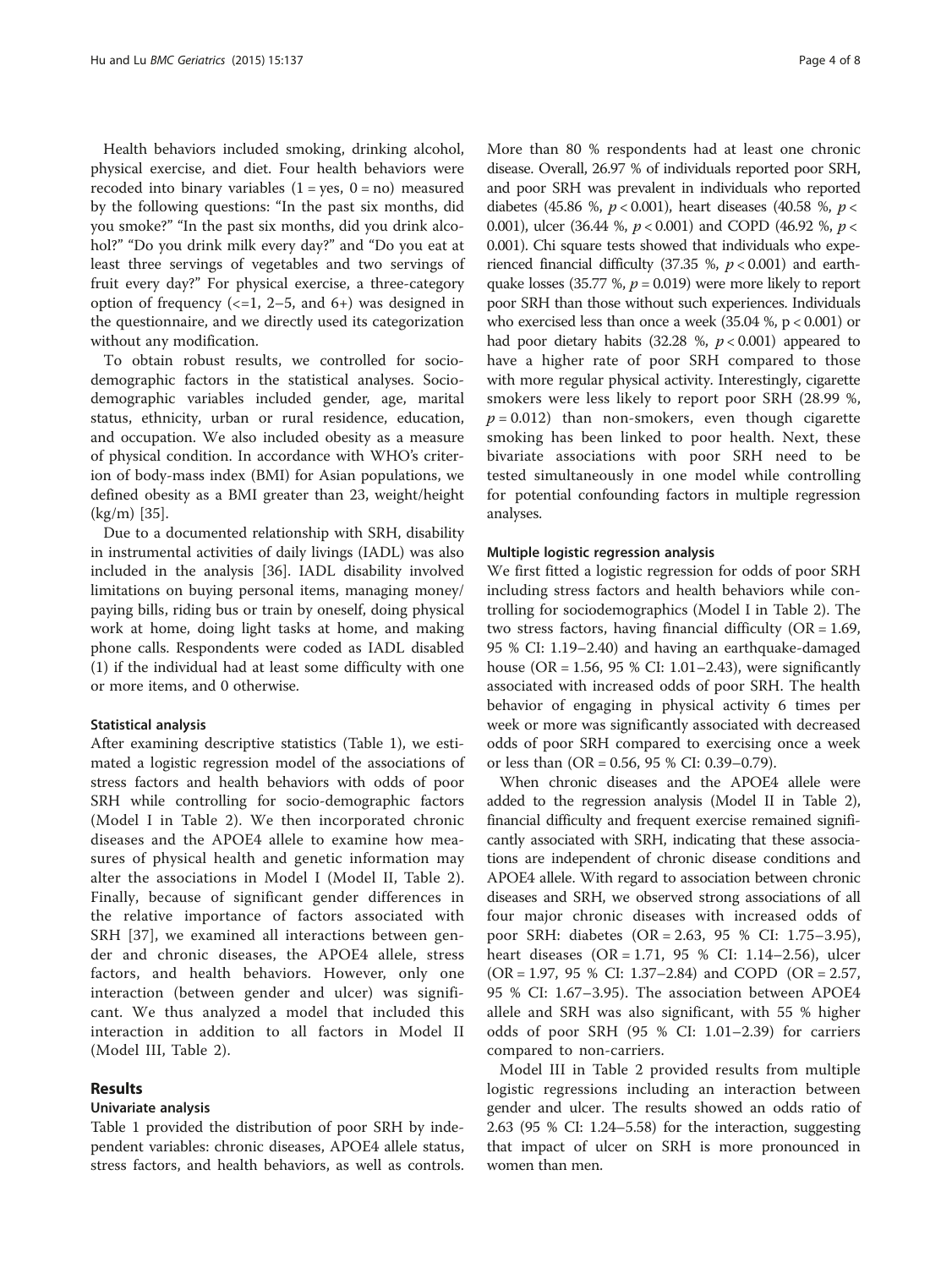| Variable                              | Code       | Ν     | Poor<br>SRH% | р    |
|---------------------------------------|------------|-------|--------------|------|
| Overall                               |            | 1,005 | 26.97        |      |
| Number of chronic diseases            | 0          | 491   | 17.11        | ***  |
|                                       | 1          | 379   | 28.50        |      |
|                                       | 2          | 112   | 57.14        |      |
|                                       | $3+$       | 23    | 60.87        |      |
| Diabetes                              | No         | 848   | 23.47        | ***  |
|                                       | Yes        | 157   | 45.86        |      |
| Heart diseases                        | No         | 840   | 24.17        | ***  |
|                                       | Yes        | 164   | 40.85        |      |
| Gastric ulcer                         | No         | 780   | 24.23        | ***  |
|                                       | Yes        | 225   | 36.44        |      |
| COPD                                  | No         | 875   | 24.00        | ***  |
|                                       | Yes        | 130   | 46.92        |      |
| APOE4 allele carriers                 | No         | 862   | 25.99        |      |
|                                       | Yes        | 143   | 32.87        |      |
| Financial difficulty                  | No         | 753   | 23.64        | ***  |
|                                       | Yes        | 249   | 37.35        |      |
| Having an earthquake-damaged<br>house | No         | 882   | 25.74        |      |
|                                       | Yes        | 123   | 35.77        |      |
| Smokers                               | No         | 783   | 28.99        |      |
|                                       | Yes        | 221   | 19.91        |      |
| Daily alcohol use                     | No         | 937   | 27.43        |      |
|                                       | Yes        | 68    | 20.59        |      |
| Daily milk intake                     | No         | 608   | 27.47        |      |
|                                       | Yes        | 395   | 26.33        |      |
| Vegetable and fruit diet              | No         | 474   | 32.28        | ***  |
|                                       | Yes        | 529   | 22.31        |      |
| # of times doing exercise/week        | $\leq$ =1  | 392   | 35.04        | ***  |
|                                       | $2 - 5$    | 198   | 25.25        |      |
|                                       | 6+         | 415   | 20.00        |      |
| Controls                              |            |       |              |      |
| Gender                                | Men        | 584   | 23.29        | $**$ |
|                                       | Women      | 421   | 32.07        |      |
| Age                                   | <70        | 433   | 29.56        |      |
|                                       | > 70       | 572   | 25.00        |      |
| Marital status                        | Others     | 291   | 31.96        | ⋇    |
|                                       | Currently  | 714   | 24.93        |      |
| Ethnicity                             | Fujian     | 712   | 27.39        |      |
|                                       | Hakka      | 122   | 24.59        |      |
|                                       | Mainlander | 171   | 26.90        |      |
| Rural residence                       | No         | 697   | 28.41        |      |
|                                       | Yes        | 308   | 23.70        |      |

<span id="page-4-0"></span>Table 1 Proportion of poor self-reported health by study factors Table 1 Proportion of poor self-reported health by study factors (Continued)

| Education         | None                   | 330 | 36.97 | ***   |
|-------------------|------------------------|-----|-------|-------|
|                   | Primary                | 407 | 25.06 |       |
|                   | Secondary              | 197 | 17.26 |       |
|                   | College+               | 71  | 18.31 |       |
| Occupation        | Professionals          | 58  | 15.52 |       |
|                   | Clericals              | 215 | 22.79 |       |
|                   | Blue-collar<br>workers | 348 | 28.45 |       |
|                   | Farmers                | 384 | 29.69 |       |
| IADI disabled     | No.                    | 701 | 18.69 | $***$ |
|                   | Yes                    | 304 | 46.05 |       |
| <b>BMI</b> scores | $\leq$ = 23            | 939 | 26.30 |       |
|                   | >23                    | 66  | 36.36 |       |

(1) COPD = chronic obstructive pulmonary disease. (2) P-value reports significance of chi-square test of difference in proportion between reference categories. (3)  $^*p$  < 0.05;  $^{**}p$  < 0.01;  $^{***}p$  < 0.001

#### **Discussion**

This study provides a deeper examination of self-rated health (SRH) among an aging population by applying a model of genetic, physical, stress, and behavioral factors to a population-based survey of older adults in Taiwan with a broad range of self-reported and clinical data. We find that diabetes, heart diseases, gastric ulcers, and chronic obstructive pulmonary disease are associated with poor SRH as reported in the literature [[38](#page-7-0)–[40](#page-7-0)]. Chronic disease could affect health outcomes in several ways. Chronic disease as a measure of physical health may directly affect individuals' assessment of overall health [[41\]](#page-7-0). Moreover, chronic disease may result in physiological impairment which limits physical or emotional abilities [[42](#page-7-0)], indirectly increasing the likelihood of poor SRH.

One interesting finding is that the association between gastric ulcer and SRH is stronger in women than in men. This finding may be due to gender-based differences in attitudes toward this chronic health condition [[43\]](#page-7-0). Literature has shown that men seem to worry less about long-term complications compared to women [[44\]](#page-7-0). It is possible that women have a stronger sense to worry about gastric ulcer, which may explain why this disease is associated with poor SRH among women. Such sense could results in gender difference in medical care seeking behaviors [\[45](#page-7-0)]. Consequently, women will give more weight to the presence of the disease when they assess their overall health. Nevertheless, more studies are need to verify this finding from different populations to shed the lights to the underlying mechanism.

We further find that the APOE4 allele is significantly associated with increased likelihood of reporting poor health. The APOE4 allele is associated with an increased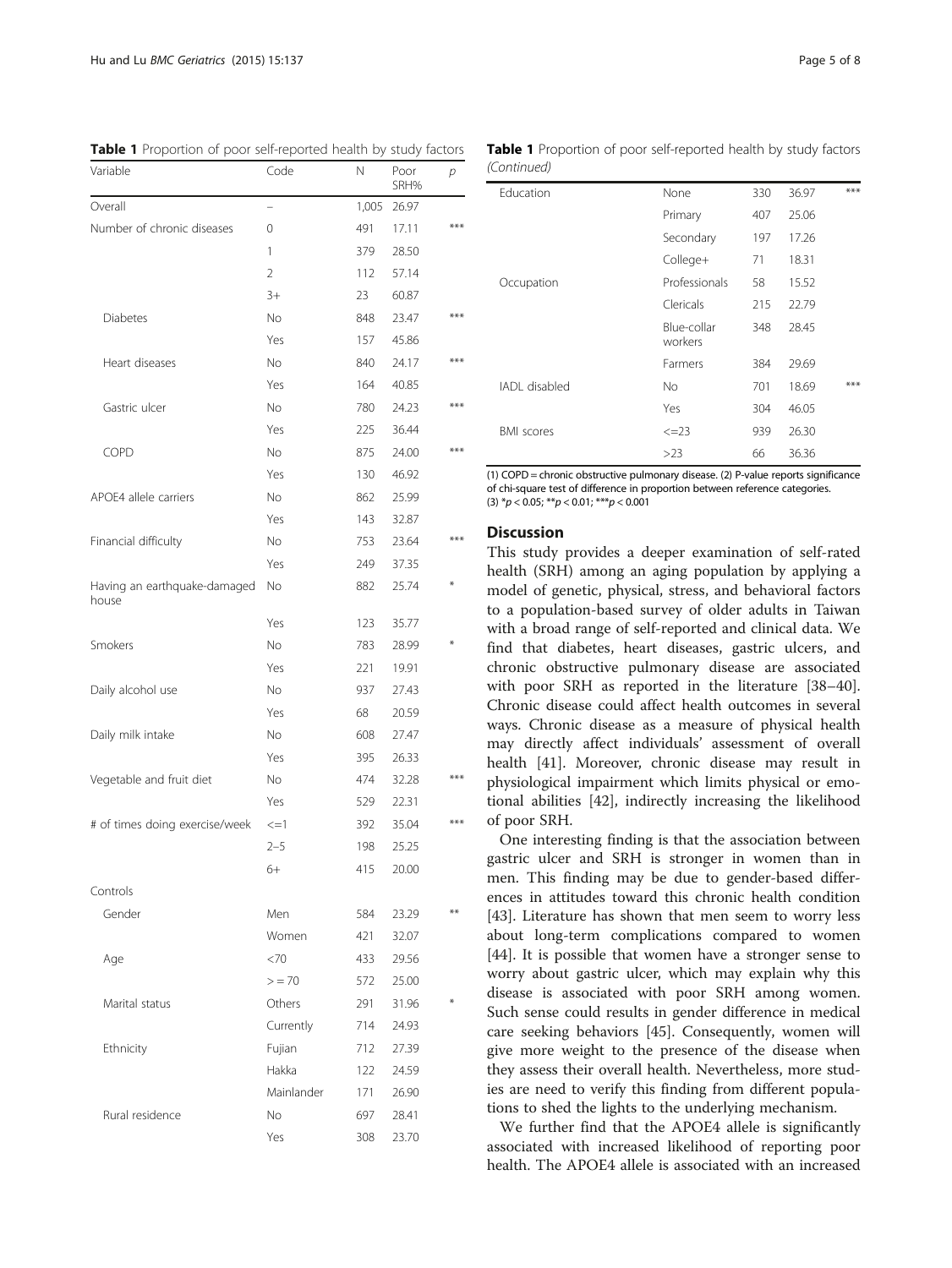## <span id="page-5-0"></span>Table 2 Odds ratios of poor SRH for chronic diseases, APOE4 allele, stress factors and health behaviors

|                                            |           | Model I       |        |           | Model II      |       | Model III |               |       |
|--------------------------------------------|-----------|---------------|--------|-----------|---------------|-------|-----------|---------------|-------|
|                                            | <b>OR</b> | 95 % CI       |        | <b>OR</b> | 95 % CI       |       | OR        | 95 % CI       |       |
| Chronic Diseases                           |           |               |        |           |               |       |           |               |       |
| Diabetes (no)                              |           |               |        | 2.63      | $1.75 - 3.95$ | ***   | 2.63      | $1.75 - 3.95$ | $***$ |
| Heart diseases (no)                        |           |               |        | 1.71      | $1.14 - 2.56$ | $**$  | 1.72      | $1.15 - 2.58$ |       |
| Gastric ulcer (no)                         |           |               |        | 1.97      | $1.37 - 2.84$ | $***$ | 1.94      | $1.35 - 2.80$ | $***$ |
| COPD (no)                                  |           |               |        | 2.57      | $1.67 - 3.95$ | $***$ | 2.54      | $1.66 - 3.92$ | $***$ |
| APOE4allele (no)                           |           |               |        | 1.55      | $1.01 - 2.39$ | ⋇     | 1.58      | $1.02 - 2.41$ |       |
| <b>Stress</b>                              |           |               |        |           |               |       |           |               |       |
| Financial difficulty (no)                  | 1.69      | $1.19 - 2.40$ | $***$  | 1.77      | $1.23 - 2.56$ | $***$ | 1.76      | $1.22 - 2.54$ | $**$  |
| Having an earthquake-damaged house (no)    | 1.56      | $1.01 - 2.43$ | $\ast$ | 1.50      | $0.94 - 2.39$ |       | 1.50      | $0.94 - 2.39$ |       |
| Behaviors                                  |           |               |        |           |               |       |           |               |       |
| Smoking (no)                               | 0.65      | $0.41 - 1.01$ |        | 0.65      | $0.41 - 1.03$ |       | 0.65      | $0.41 - 1.03$ |       |
| Daily alcohol use (no)                     | 1.00      | $0.51 - 1.97$ |        | 1.05      | $0.53 - 2.09$ |       | 1.01      | $0.51 - 2.01$ |       |
| Vegetable and fruit diet (no)              | 0.78      | $0.57 - 1.07$ |        | 0.75      | $0.54 - 1.05$ |       | 0.76      | $0.54 - 1.06$ |       |
| Daily milk intake (no)                     | 1.12      | $0.80 - 1.57$ |        | 1.13      | $0.80 - 1.61$ |       | 1.15      | $0.81 - 1.63$ |       |
| Doing exercise 2-5 times/week (<=1 time)   | 0.78      | $0.51 - 1.18$ |        | 0.70      | $0.46 - 1.08$ |       | 0.72      | $0.47 - 1.11$ |       |
| Doing exercise 5+ times/week (<1 time)     | 0.56      | $0.39 - 0.79$ | $**$   | 0.55      | $0.38 - 0.80$ | $**$  | 0.56      | $0.39 - 0.82$ |       |
| Controls                                   |           |               |        |           |               |       |           |               |       |
| Women (men)                                | 0.95      | $0.64 - 1.41$ |        | 0.93      | $0.62 - 1.41$ |       | 0.95      | $0.63 - 1.43$ |       |
| Ages $> = 70$ (<70)                        | 1.06      | $0.74 - 1.51$ |        | 1.11      | $0.76 - 1.62$ |       | 1.10      | $0.76 - 1.60$ |       |
| Currently married (no)                     | 0.94      | $0.66 - 1.33$ |        | 0.95      | $0.66 - 1.39$ |       | 0.97      | $0.67 - 1.40$ |       |
| Ethnicity Hakka (Fujian)                   | 1.09      | $0.67 - 1.78$ |        | 1.21      | $0.72 - 2.01$ |       | 1.22      | $0.73 - 2.04$ |       |
| Ethnicity Mainlander (Fujian)              | 1.40      | $0.87 - 2.24$ |        | 1.23      | $0.75 - 2.03$ |       | 1.27      | $0.77 - 2.08$ |       |
| Rural (urban)                              | 0.95      | $0.67 - 1.36$ |        | 0.96      | $0.67 - 1.40$ |       | 0.96      | $0.67 - 1.40$ |       |
| Primary schooling (none)                   | 0.93      | $0.64 - 1.36$ |        | 0.92      | $0.62 - 1.37$ |       | 0.92      | $0.62 - 1.37$ |       |
| Secondary schooling (none)                 | 0.59      | $0.34 - 1.03$ |        | 0.58      | $0.33 - 1.05$ |       | 0.58      | $0.33 - 1.04$ |       |
| College degrees or higher (none)           | 0.87      | $0.38 - 2.01$ |        | 0.87      | $0.36 - 2.06$ |       | 0.86      | $0.36 - 2.05$ |       |
| Clerical (white collar workers)            | 1.58      | $0.67 - 3.72$ |        | 1.60      | $0.65 - 3.90$ |       | 1.66      | $0.68 - 4.05$ |       |
| Blue-collar workers (white collar workers) | 1.61      | $0.67 - 3.89$ |        | 1.59      | $0.63 - 4.00$ |       | 1.62      | $0.64 - 4.09$ |       |
| Farmers (white collar workers)             | 1.25      | $0.51 - 3.06$ |        | 1.30      | $0.51 - 3.32$ |       | 1.35      | $0.53 - 3.46$ |       |
| IADL disabled (no)                         | 3.13      | $2.20 - 4.47$ | $***$  | 2.65      | $1.83 - 3.84$ | ***   | 2.67      | $1.85 - 3.87$ | $***$ |
| $BMI > 23 (<=23)$                          | 1.27      | $0.72 - 2.52$ |        | 1.47      | $0.81 - 2.66$ |       | 1.45      | $0.80 - 2.61$ |       |
| Interaction Effect                         |           |               |        |           |               |       |           |               |       |
| Women*Gastric ulcer                        |           |               |        |           |               |       | 2.63      | $1.24 - 5.58$ |       |
| - Log likelihood                           | 521.2***  |               |        | 488.0***  |               |       | 481.1***  |               |       |

(1) Odds ratios and 95 % confidence intervals are obtained from binary logistic regressions. The category in the parentheses is the reference group of each variable. n2)  $^{*}p$  < 0.05;  $^{**}p$  < 0.01;  $^{***}p$  < 0.001

risk of reporting poor SRH in many ways related to cognitive and functional status. Previous research suggests that APOE might play a neurotrophic function in the central nervous system and that altered functioning of this molecule could result in neurodegeneration [\[46](#page-7-0)]. Recent studies have found that the APOE4 allele is significantly and uniquely related to lower cognitive scores, significantly increases odds of cognitive decline, and

exacerbates the process of cognitive impairment [\[28](#page-7-0), [29](#page-7-0)]. Moreover, the presence of the APOE4 allele is also associated with functional deficit, apart from the effects of neuropsychological performance. Therefore, the APOE4 allele is associated with poor SRH directly through cognitive decline and indirectly through functional status.

Stress factors are generally thought to influence health outcomes through negative emotional responses [\[47](#page-7-0)]. Our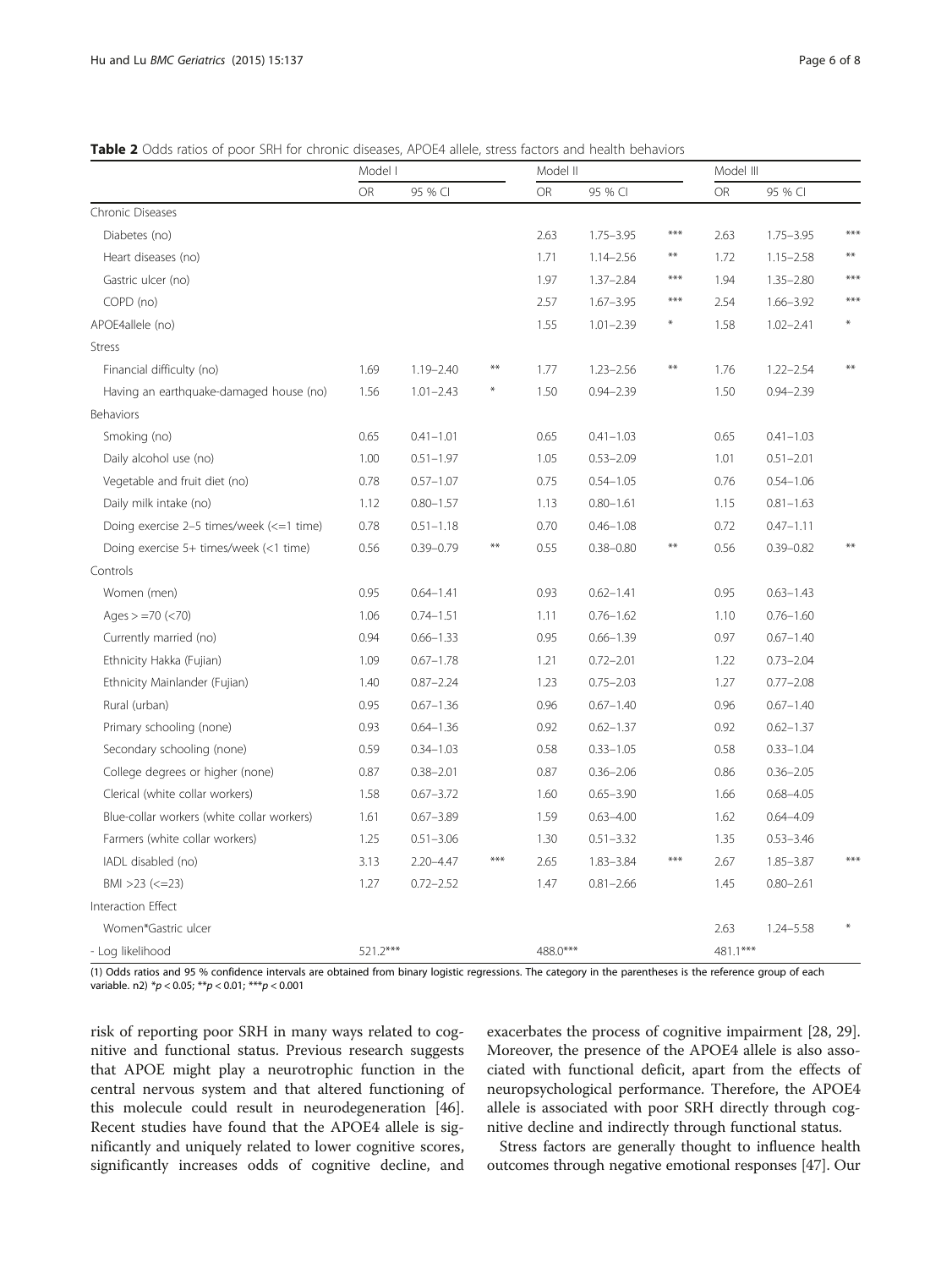<span id="page-6-0"></span>study indicates that stress from traumatic shock (earthquake in 1999) is significantly associated with increased odds of poor SRH among older adults. However, this relationship is explained by the inclusion of chronic diseases. Studies have shown that people who are exposed to traumatic events are at increased risk for somatic symptoms and physical illnesses, as well as for major depression, panic disorder, and generalized anxiety disorder, which lowers reserve capacity of dealing with life stress and shocks from the environment, and eventually suffer from some diseases [[47](#page-7-0)]. Consistent with previous research [[7](#page-7-0)], chronic life stress like financial difficulty is associated with SRH. Social contextual factors, especially socioeconomic status, are sufficiently stable over time for SRH [\[48](#page-7-0)]. Not only do environmental conditions operate directly in the causation of stress reactions, but the environmental setting and related socioeconomic status also provide and withhold the resources necessary to draw upon in coping with stress [\[49](#page-7-0)].

Negative health behaviors, such as lack of exercise, have been considered major factors in determining health outcomes [\[17, 19](#page-7-0)]. Physical activity is related to better functioning and overall health status compared with inactivity. Both cross-sectional and longitudinal studies have reported that physical activity delays the deterioration in health status or is related to a better health status compared with unhealthy behaviors [\[50](#page-7-0), [51](#page-7-0)]. Some studies argue that people do take their health behaviors into consideration when they rate their overall health condition [[52\]](#page-7-0).

In interpreting our results, following limitations should take into account. One is that the data on chronic diseases is self-reported based on a person's own understanding of his or her health, which may not be in accordance with the appraisal of medical experts. Although the two evaluations can certainly be combined, major tension often exists between the two perspectives [\[53\]](#page-7-0). Another limitation of the study is the lack of neuropathologic conformation of relationships between the APOE4 allele and SRH and between the four chronic diseases and SRH. Although population-based study has sufficient capability to adjust for risk factors, such as genetic, physical, stress, and behavioral factors, general associations need to be followed up with smaller-scale basic science research. Thus, epidemiological and molecular studies are required to define the precise pathway by which the APOE4 allele and chronic disease confers risk of poor SRH and to determine how and why the relationships differ between women and men. Third, the sample size is not large, which prohibited us from examining SRH and its associated factors by subpopulation. Moreover, our analyses have a cross-sectional nature, which are less robust than those based on longitudinal data in studying SRH. Research using longitudinal datasets is thus preferable.

#### Conclusions

Chronic conditions and the APOE4 allele are associated with significantly increased likelihood of reporting poor health, and the associations appear differently among women and men. To better understand the mechanism on how the respondents self-assess their overall health, models of SRH need to consider chronic conditions and genetic components together with conventional factors such as life stresses or behaviors. Examining the relative associations of those factors with health and well-being could help to optimize and target resources and activities. According to our study, intervention programs should focus principally on older people who suffer from chronic diseases. Further research is also needed to examine older adults' needs stemming from poor SRH in more depth, with a focus on discrepancies between different groups based on social, genetic, or chronic disease information.

#### **Abbreviations**

SRH: Self-rated health; APOE: Apo lipoprotein E; SES: Socioeconomic status; TLSA: Taiwan Longitudinal Study of Aging; SEBAS: Social Environment and Biomarkers of Aging Study; PSU: Primary survey units; UCL: Union Clinical Laboratories; BHP: Bureau of Health Promotion; PCR-ARMS: Polymerase chain reaction amplification refractory mutation system; PCR-RFLP: Polymerase chain reaction restriction fragment length polymorphism; COPD: Chronic obstructive pulmonary; BMI: Body-mass index; IADL: Instrumental activities of daily livings.

#### Competing interests

The authors declare that they have no competing interests.

#### Authors' contributions

WH conceptualized the study, performed data analyses, and drafted the paper. JL suggested revisions, provided oversight and consultation during all aspects of the study. Both authors read and approved the final manuscript.

#### Acknowledgments

This study is jointly supported by National Natural Sciences Foundation of China grants (71110107025, 71233001, 71490732), UNFPA and the NIH (R01AG023627).

#### Author details

<sup>1</sup>Department of Social Work, Zhou Enlai School of Government, Nankai University, Tianjin 300071, China. <sup>2</sup>Department of Sociology, the University of North Carolina, Chapel Hill, NC, USA. <sup>3</sup>Department of Sociology, Peking University, Beijing 100871, China.

#### Received: 12 January 2014 Accepted: 14 October 2015 Published online: 26 October 2015

#### References

- 1. Garrity TF, Somes GW, Marx MB. Factors influencing self-assessment of health. Soc Sci Med. 1978;12:77–81.
- 2. Maddox GL. Some correlates of differences in self-assessment of health status among the elderly. J Gerontol. 1962;17:180–5.
- 3. Adams J, White M. Is the disease risk associated with good self-reported health constant across the socioeconomic spectrum? Public Health. 2006;120:70–5.
- 4. Ferraro KF, Su Y. Physician-evaluated and self-reported morbidity predicting disability. Am J Public Health. 2000;90:103–8.
- 5. Rahman MO, Barsky AJ. Self-reported health among older Bangladeshis: how good a health indicator is it? The Gerontologist. 2003;43(6):856–63.
- 6. Østbye T, Krause KM, Norton MC, Tschanz J, Sanders L, Hayden K, et al. Ten dimensions of health and their relationships with overall self-reported health and survival in a predominately religiously active elderly population: the cache county memory study. J Am Geriatr Soc. 2006;54(2):199–209.